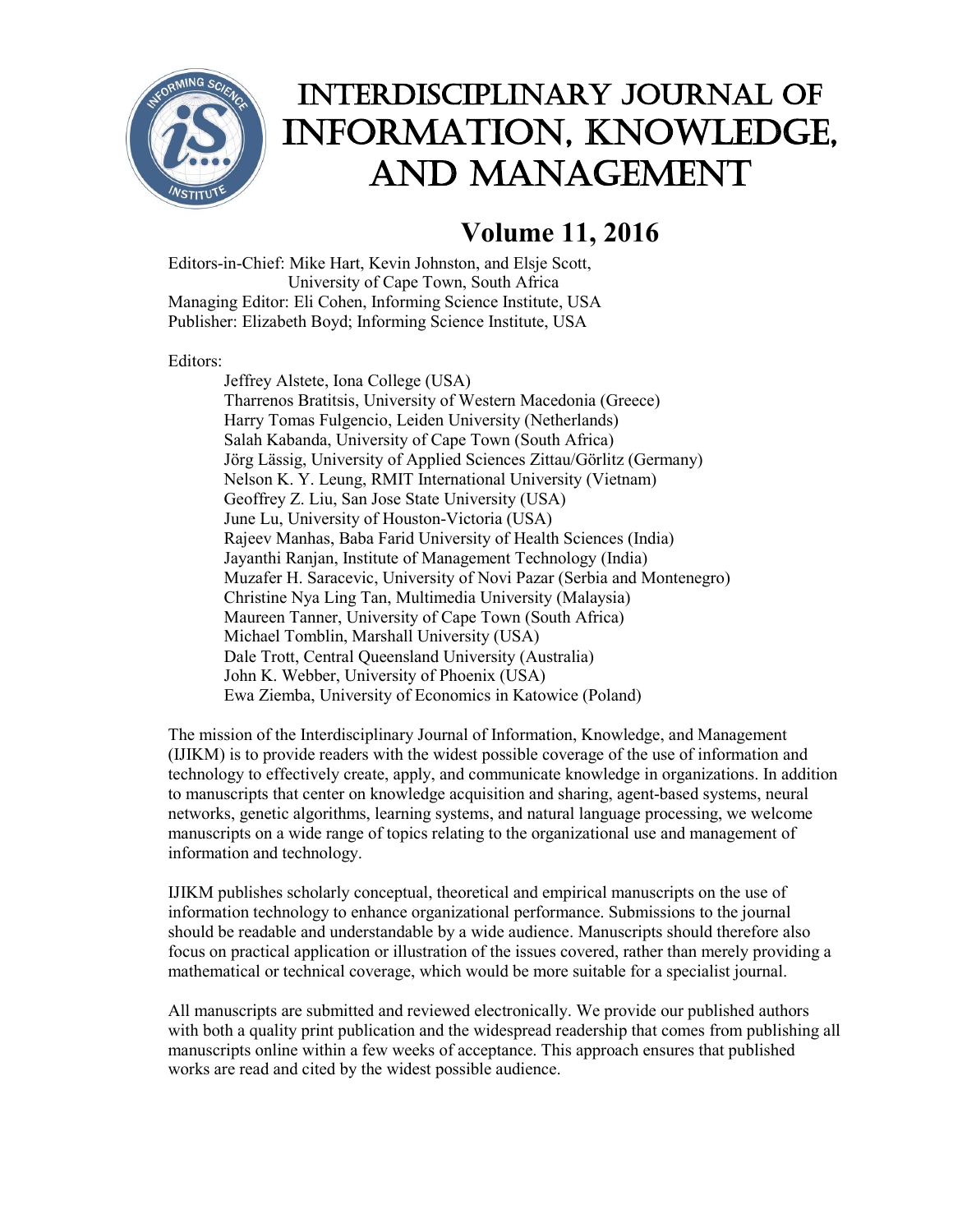IJIKM is an academically peer reviewed Journal. All submissions are blind refereed by three or more peers. IJIKM is published in print by subscription and its articles also appear online free of charge on the web site **http://ijikm.org**

IJIKM is listed in Cabell's Directory of Publishing Opportunities in Educational Technology & Library Science, Cabell's Directory of Publishing Opportunities in Management, Directory of Open Access Journals (DOAJ), EBSCO, Index of Information System Journals, Ulrichs.

> (CC BY-NC 4.0) The articles in this journal are licensed under a [Creative Commons Attribution-](https://creativecommons.org/licenses/by-nc/4.0/)[NonCommercial 4.0 International License.](https://creativecommons.org/licenses/by-nc/4.0/) When you copy and redistribute this paper in full or in part, you need to provide proper attribution to it to ensure that others can later locate this work (and to ensure that others do not accuse you of plagiarism). You may (and we encourage you to) adapt, remix, transform, and build upon the material for any non-commercial purposes. This license does not permit you to use this material for commercial purposes.

## **ISSN Print 1555-1229, Online 1555-1237 ISBN: 978-1-68110-011-1**

 **Published by the Informing Science Institute 131 Brookhill Ct., Santa Rosa, California USA phone: +1-707-537-2211; fax: +1-815-301-6785 http://informingscience.org**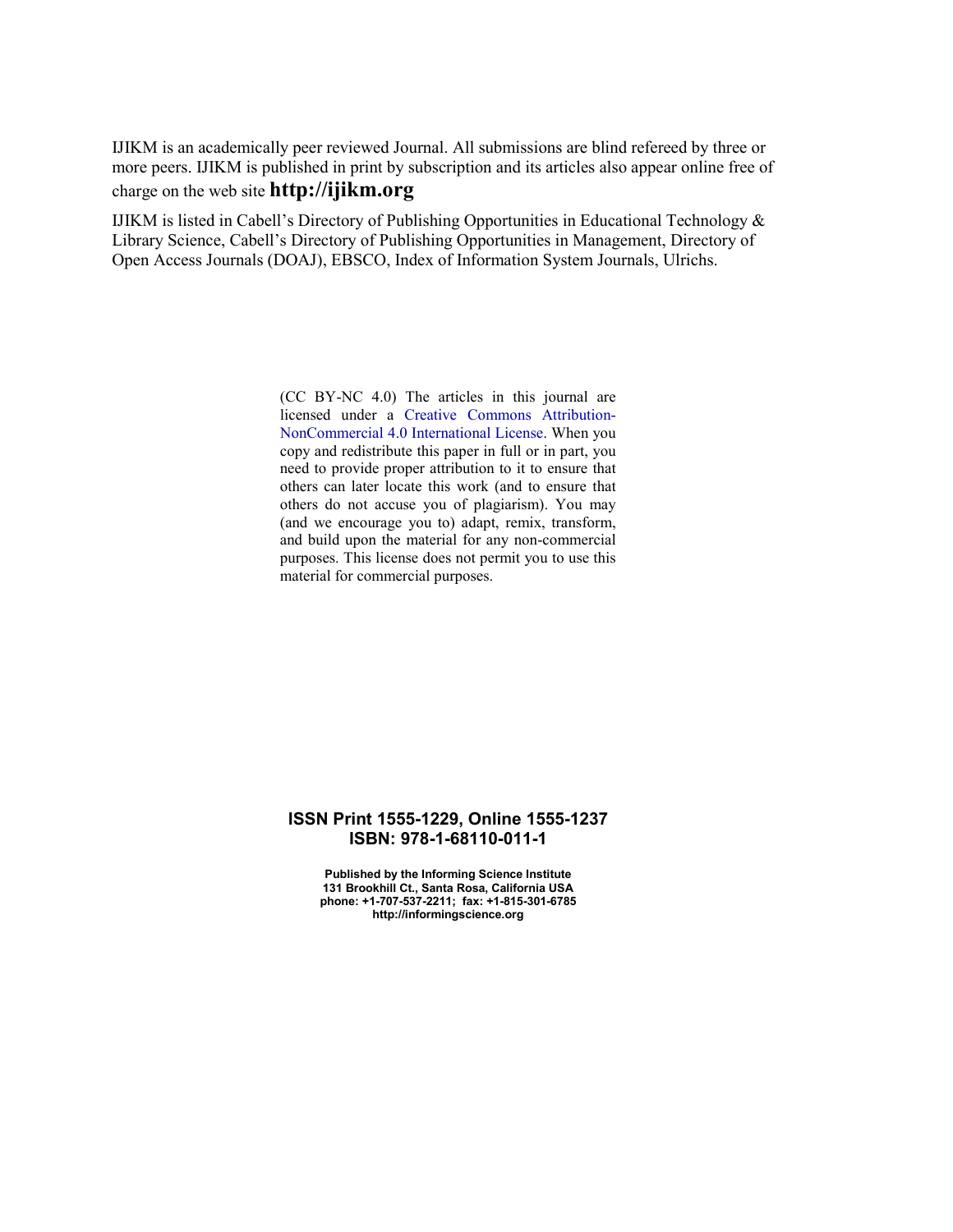## **IJIKM Volume 11, 2016 – Table of Contents**

| A Conceptual Model for the Creation of a Process-Oriented Knowledge Map (POK-Map)<br>and Implementation in an Electric Power Distribution Company                                                      |
|--------------------------------------------------------------------------------------------------------------------------------------------------------------------------------------------------------|
| Babak Teimourpour, Vahid Eslami, Maghsoud Mohammadi, and                                                                                                                                               |
| Behavioral Aspects of ERP Implementation: A Conceptual Review                                                                                                                                          |
| The Effect of Perceived Expected Satisfaction with Electronic Health Records Availability<br>on Expected Satisfaction with Electronic Health Records Portability in a Multi-Stakeholder<br>Environment |
| Doing the Organizational Tango: Symbiotic Relationship between Formal and Informal<br>Organizational Structures for an Agile Organization                                                              |
| External Variables as Antecedents of Users Perception in Virtual Library Usage                                                                                                                         |
| Factors Affecting the Adoption and Usage of ICTs within Polish Households                                                                                                                              |
| Facilitating mCommerce Growth in Nigeria through mMoney Usage: A Preliminary Analysis                                                                                                                  |
| Management of Knowledge, Innovation and Performance in SMEs<br>Luis Enrique Valdez-Juárez, Domingo García-Pérez de Lema, and                                                                           |
| Knowledge Management and Problem Solving in Real Time: The Role of Swarm Intelligence                                                                                                                  |
| Analogical Thinking for Generation of Innovative Ideas: An Exploratory Study of Influential<br>Factors                                                                                                 |
|                                                                                                                                                                                                        |
| Towards A Methodology for the Pre-Stage of Implementing a Reengineering Project<br>Shahram Nasiri, Mohammad Javad Nasiri, and Asiyeh Sa'adati Azar  215-234                                            |
| Innovation Capability: A Systematic Review and Research Agenda                                                                                                                                         |
| A Multi-task Principal Agent Model for Knowledge Contribution of Enterprise Staff                                                                                                                      |
| Aspects of Digital Forensics in South Africa                                                                                                                                                           |
| Challenges of Knowledge and Information Management during New Product Introduction:<br>Experiences from a Finnish Multinational Company                                                                |